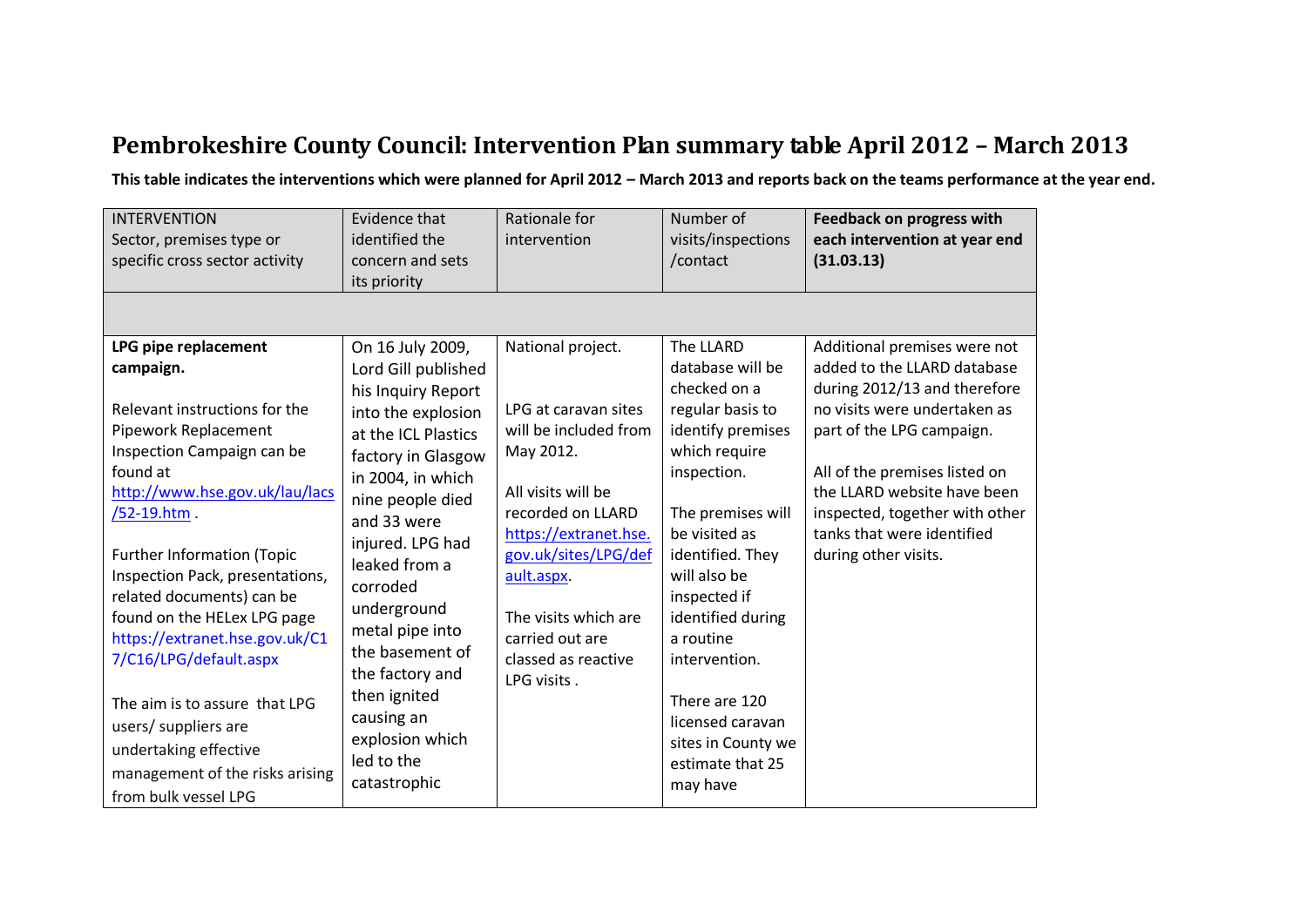| <b>INTERVENTION</b>                                                                                                    | Evidence that                                                                                                                                                                                                                                                | Rationale for                                                                                                                                                                                                    | Number of                                                                                                                                               | <b>Feedback on progress with</b>                                                                                                                                                                                                                        |
|------------------------------------------------------------------------------------------------------------------------|--------------------------------------------------------------------------------------------------------------------------------------------------------------------------------------------------------------------------------------------------------------|------------------------------------------------------------------------------------------------------------------------------------------------------------------------------------------------------------------|---------------------------------------------------------------------------------------------------------------------------------------------------------|---------------------------------------------------------------------------------------------------------------------------------------------------------------------------------------------------------------------------------------------------------|
| Sector, premises type or                                                                                               | identified the                                                                                                                                                                                                                                               | intervention                                                                                                                                                                                                     | visits/inspections                                                                                                                                      | each intervention at year end                                                                                                                                                                                                                           |
| specific cross sector activity                                                                                         | concern and sets                                                                                                                                                                                                                                             |                                                                                                                                                                                                                  | /contact                                                                                                                                                | (31.03.13)                                                                                                                                                                                                                                              |
|                                                                                                                        | its priority                                                                                                                                                                                                                                                 |                                                                                                                                                                                                                  |                                                                                                                                                         |                                                                                                                                                                                                                                                         |
| installations, including the<br>replacement (or ongoing<br>inspection and maintenance) of<br>buried metallic pipework. | collapse of the<br>four storey<br>building. One of<br>Lord Gill's<br>recommendations<br>was that there<br>should be an<br>action plan to<br>identify sites with<br>buried metallic<br>LPG pipework,<br>followed by its<br>replacement on a<br>systematic and |                                                                                                                                                                                                                  | metered LPG.                                                                                                                                            |                                                                                                                                                                                                                                                         |
|                                                                                                                        | prioritised basis<br>with polyethylene.                                                                                                                                                                                                                      |                                                                                                                                                                                                                  |                                                                                                                                                         |                                                                                                                                                                                                                                                         |
| All Wales projects                                                                                                     |                                                                                                                                                                                                                                                              |                                                                                                                                                                                                                  |                                                                                                                                                         |                                                                                                                                                                                                                                                         |
| Premises likely to be<br>associated with legionella<br>Cooling towers<br>Spas<br>Accommodation<br>Garden centres       | Recent outbreaks<br>and sporadic cases<br>of legionella                                                                                                                                                                                                      | Previous work has<br>been carried out on<br>a National basis to<br>map the position of<br>cooling towers.<br>Work has been<br>undertaken with<br>LAs/HSE/Public<br><b>Health Wales to</b><br>provide information | 10 businesses will<br>be selected based<br>on a theme ie<br>garden centres.<br>The work will<br>commence when<br>the guidance<br>packs are<br>produced. | The National material that was<br>being produced for the project<br>was published later than<br>anticipated. An officer was on<br>sick leave for 3 months when<br>the material was produced<br>and as a result this project was<br>deferred to 2013/14. |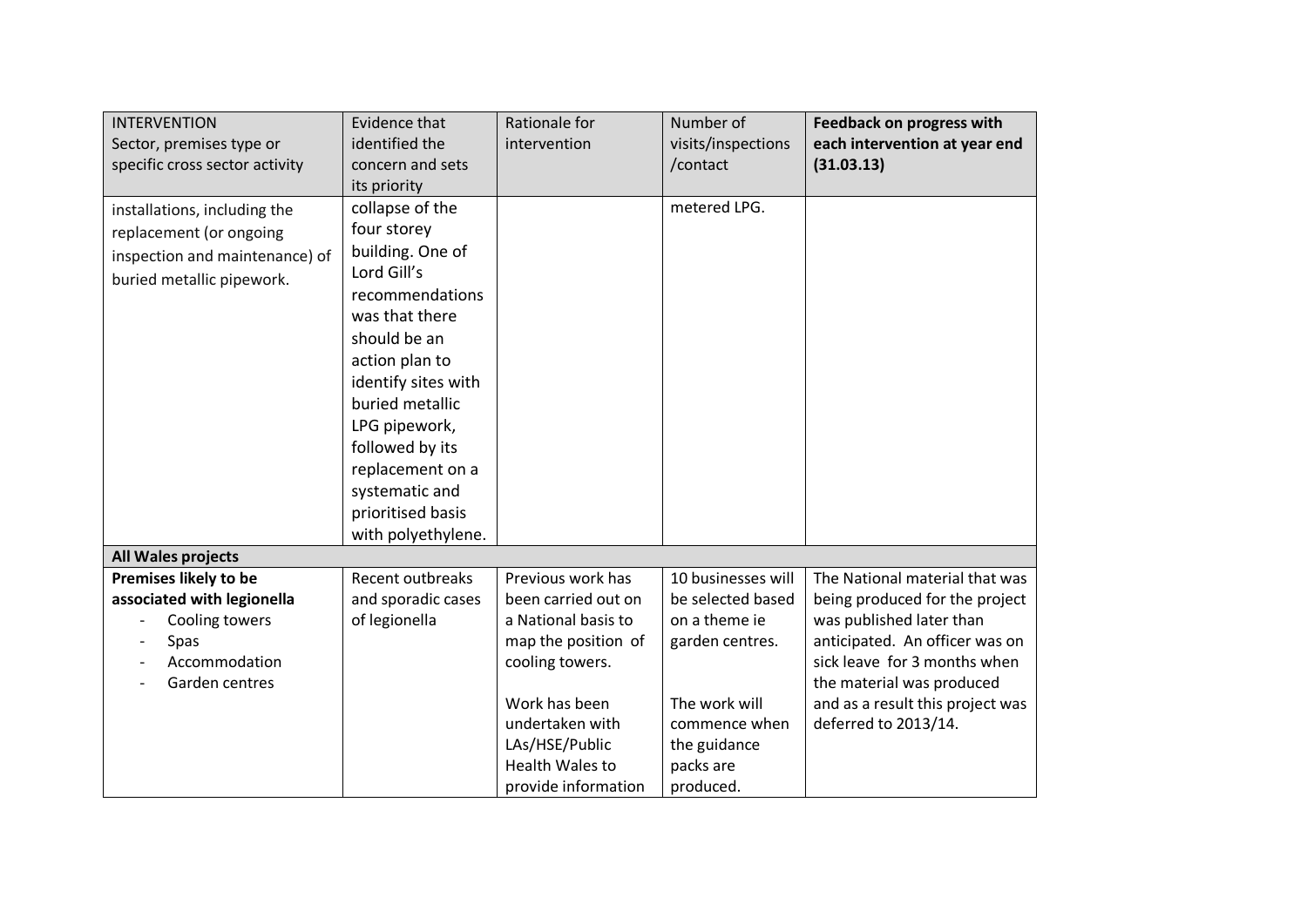| <b>INTERVENTION</b><br>Sector, premises type or<br>specific cross sector activity | Evidence that<br>identified the<br>concern and sets<br>its priority | Rationale for<br>intervention                                                                                                                                                                                          | Number of<br>visits/inspections<br>/contact | <b>Feedback on progress with</b><br>each intervention at year end<br>(31.03.13)                                                                                                                                             |
|-----------------------------------------------------------------------------------|---------------------------------------------------------------------|------------------------------------------------------------------------------------------------------------------------------------------------------------------------------------------------------------------------|---------------------------------------------|-----------------------------------------------------------------------------------------------------------------------------------------------------------------------------------------------------------------------------|
|                                                                                   |                                                                     | packs/guidance<br>based on 'themes'<br>where it is<br>considered that<br>there may be a risk<br>of possible<br>legionella.                                                                                             | April - Sept 2012                           |                                                                                                                                                                                                                             |
|                                                                                   |                                                                     | In Pembrokeshire, all<br>residential care<br>homes have already<br>been inspected.                                                                                                                                     |                                             |                                                                                                                                                                                                                             |
|                                                                                   |                                                                     | This will be a non-<br>inspection<br>intervention which<br>will include advisory<br>visits and<br>information packs                                                                                                    |                                             |                                                                                                                                                                                                                             |
| <b>Overstocking in retail premises</b>                                            | Local intelligence<br>led                                           | etc.<br>Some stores buy<br>items in bulk and sell<br>the items cheaply.<br>The storage facilities<br>are often inadequate<br>for the level of stock.<br>This would provide<br>an opportunity for<br>joint working with | 20 businesses<br>Nov - Dec 2012             | 100% achievement<br>20 premises were inspected<br>by the team. Where<br>appropriate the inspector was<br>accompanied by the fire<br>officer. Follow up action was<br>necessary for at least 2<br>premises where Improvement |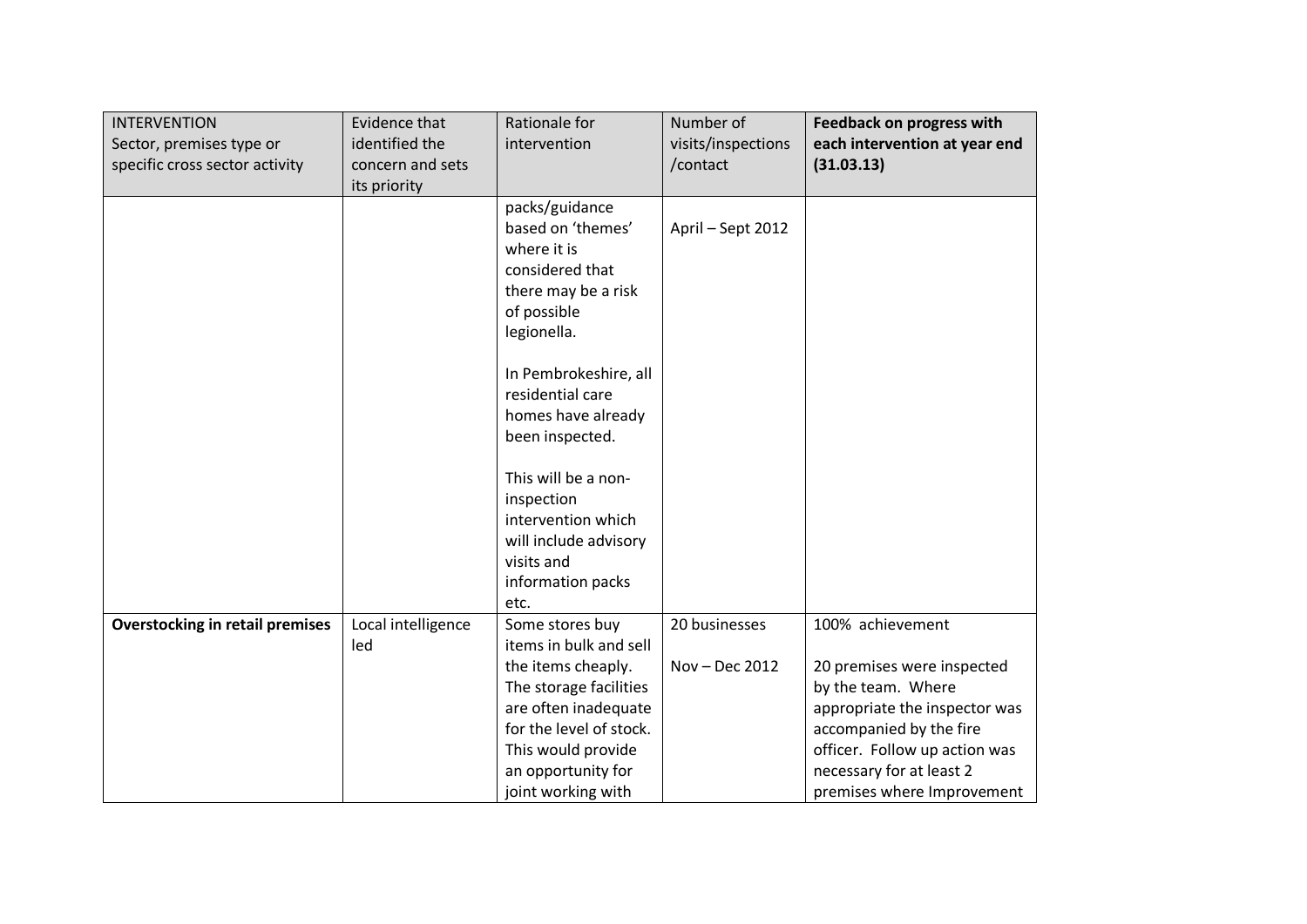| <b>INTERVENTION</b><br>Sector, premises type or<br>specific cross sector activity | Evidence that<br>identified the<br>concern and sets | Rationale for<br>intervention | Number of<br>visits/inspections<br>/contact | <b>Feedback on progress with</b><br>each intervention at year end<br>(31.03.13) |
|-----------------------------------------------------------------------------------|-----------------------------------------------------|-------------------------------|---------------------------------------------|---------------------------------------------------------------------------------|
|                                                                                   | its priority                                        | the PA/head office of         |                                             | notices were served and                                                         |
|                                                                                   |                                                     | particular businesses         |                                             | revisits were required.                                                         |
|                                                                                   |                                                     | and also with the             |                                             |                                                                                 |
|                                                                                   |                                                     | local Fire and rescue         |                                             |                                                                                 |
|                                                                                   |                                                     | Services.                     |                                             |                                                                                 |
|                                                                                   |                                                     | Waste management              |                                             |                                                                                 |
|                                                                                   |                                                     | will also be included.        |                                             |                                                                                 |
|                                                                                   |                                                     | This will be a non-           |                                             |                                                                                 |
|                                                                                   |                                                     | inspection                    |                                             |                                                                                 |
|                                                                                   |                                                     | intervention i.e.             |                                             |                                                                                 |
|                                                                                   |                                                     | advisory                      |                                             |                                                                                 |
|                                                                                   |                                                     | visits/information            |                                             |                                                                                 |
|                                                                                   |                                                     | packs etc.                    |                                             |                                                                                 |
|                                                                                   |                                                     | Except where                  |                                             |                                                                                 |
|                                                                                   |                                                     | premises is risk rated        |                                             |                                                                                 |
|                                                                                   |                                                     | CAT A/B1.                     |                                             |                                                                                 |
| <b>Violence and aggression</b>                                                    | Intelligence led                                    | Material will be              | 10 licensed                                 | $8/11 = 73%$ achievement                                                        |
|                                                                                   | utilising police                                    | researched by                 | premises as                                 | During 2012/13 the team                                                         |
| It is anticipated that premises                                                   | recorded violence                                   | Cardiff University.           | identified by                               | contributed to the All Wales                                                    |
| level interventions to reduce                                                     | data for a 12                                       | The Uni will develop          | Cardiff Uni.                                | SMILE project. 11 rather than                                                   |
| known risk factors within the                                                     | month period to                                     | project methodology           | (licensed on sale                           | 10 premises were provided to                                                    |
| premises and there immediate                                                      | identify premises                                   | and produce                   | of alcohol, not                             | team by project group (these                                                    |
| environment will either directly                                                  | with a history of                                   | intervention                  | shops/                                      | were selected from crime                                                        |
| or indirectly reduce alcohol                                                      | violence.                                           | materials                     | restaurants)                                | statistics obtained from police                                                 |
| related harm ie reducing                                                          |                                                     |                               |                                             | records).                                                                       |
| opening hours; providing free                                                     |                                                     | The project will allow        | Training will be                            |                                                                                 |
| water; tackling excessive heat;                                                   |                                                     | partnership working           | provided in Dec                             | 2 officers attended the                                                         |
| doorpersons training.                                                             |                                                     | with licensing                | 2012.                                       | training session of this project,                                               |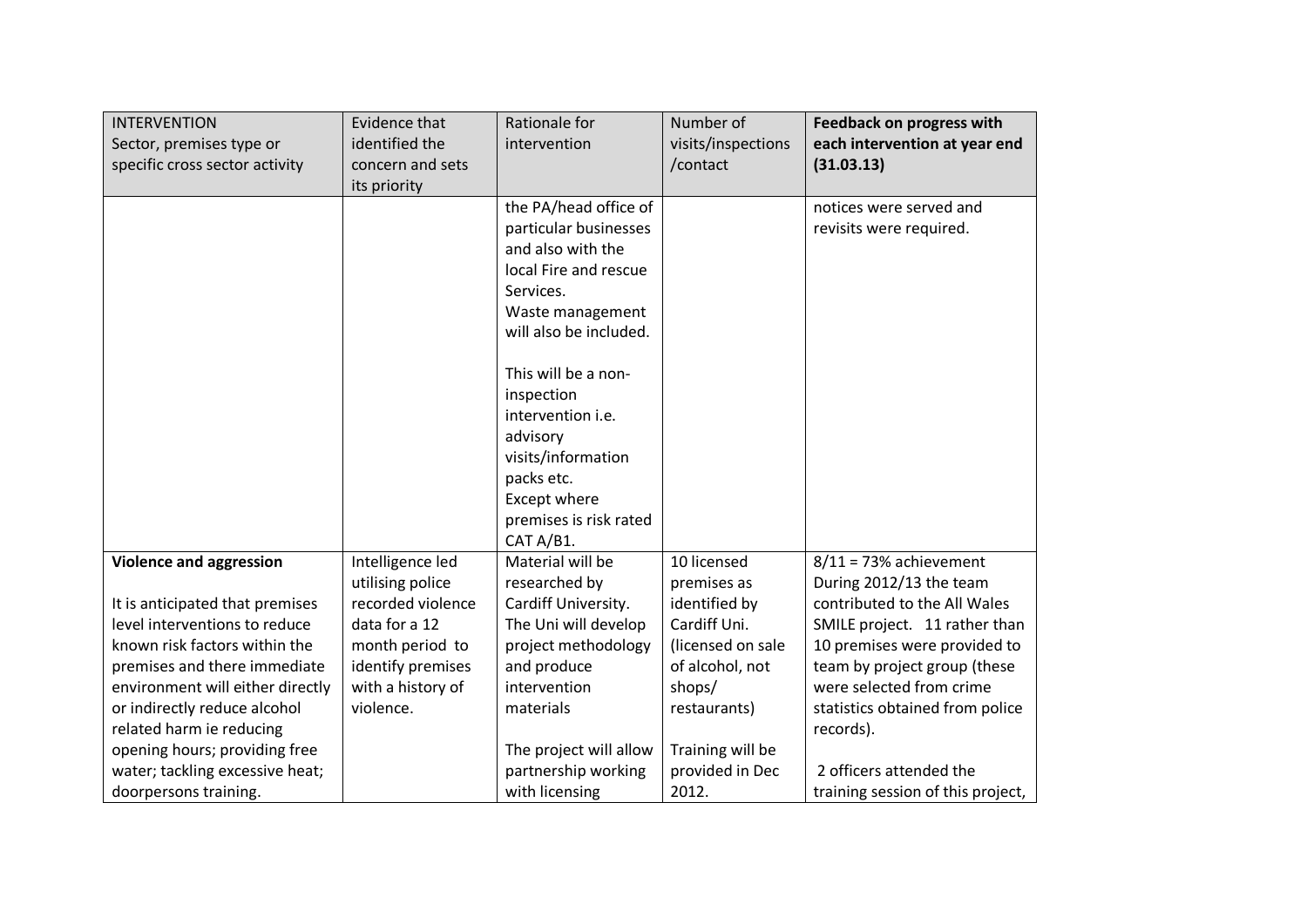| <b>INTERVENTION</b><br>Sector, premises type or<br>specific cross sector activity | Evidence that<br>identified the<br>concern and sets<br>its priority | Rationale for<br>intervention                                                                                                                                                                                                                                                              | Number of<br>visits/inspections<br>/contact                                                                                                      | <b>Feedback on progress with</b><br>each intervention at year end<br>(31.03.13)                                                                                                                                                                                                                                                                                                                                  |
|-----------------------------------------------------------------------------------|---------------------------------------------------------------------|--------------------------------------------------------------------------------------------------------------------------------------------------------------------------------------------------------------------------------------------------------------------------------------------|--------------------------------------------------------------------------------------------------------------------------------------------------|------------------------------------------------------------------------------------------------------------------------------------------------------------------------------------------------------------------------------------------------------------------------------------------------------------------------------------------------------------------------------------------------------------------|
|                                                                                   |                                                                     | team/police. A<br>number of<br>intervention<br>methods will be used<br>(leaflets, social<br>media, videos,<br>training sessions)<br>with the aim of<br>reducing violence by<br>10%<br>This will be a non-<br>inspection<br>intervention ie<br>advisory<br>visits/information<br>packs etc. | Visits will be<br>carried out Jan-<br>March 2013. The<br>visits may be<br>carried out of<br>hours.<br>Follow up may be<br>required April<br>2013 | however 1 of the officers was<br>absent from work when the<br>visits were planned (January -<br>March 2013)<br>8 premises were inspected by<br>31/03/13. The remaining<br>premises were inspected April<br>2013.<br>Officers felt that the selection<br>of premises did not support<br>the risk as they were small, or<br>were well managed. Letters<br>were sent but no other follow<br>up action was required. |
| Local projects                                                                    |                                                                     |                                                                                                                                                                                                                                                                                            |                                                                                                                                                  |                                                                                                                                                                                                                                                                                                                                                                                                                  |
| Motor vehicle repair                                                              | Local intelligence<br>led                                           | This was an All Wales<br>project during<br>20122/12 on which<br>officer training was<br>provided.<br>Due to resources the<br>project was not<br>completed and<br>therefore the visits<br>will be carried out                                                                               | 10 premises.<br>Commencing<br>April 2012                                                                                                         | $8/10 = 80%$<br>The remaining 2 were<br>inspected in April 2013 when<br>the team returned to the full<br>complement of staff.                                                                                                                                                                                                                                                                                    |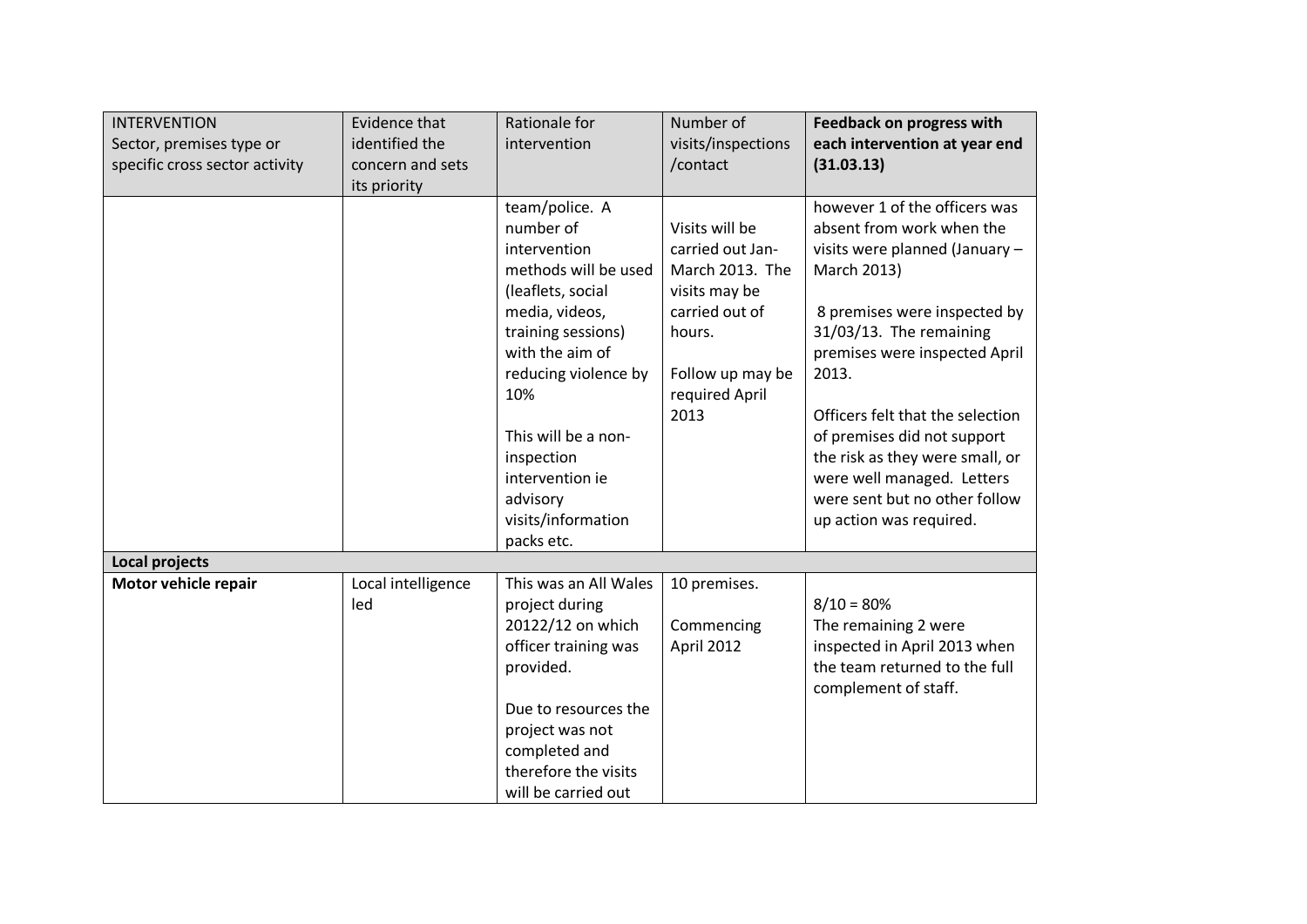| <b>INTERVENTION</b><br>Sector, premises type or<br>specific cross sector activity | Evidence that<br>identified the<br>concern and sets<br>its priority                                    | Rationale for<br>intervention                           | Number of<br>visits/inspections<br>/contact | <b>Feedback on progress with</b><br>each intervention at year end<br>(31.03.13)                                                                                                                                                                                                                                                                                                                                                                                                                                                                                                                                                                                  |
|-----------------------------------------------------------------------------------|--------------------------------------------------------------------------------------------------------|---------------------------------------------------------|---------------------------------------------|------------------------------------------------------------------------------------------------------------------------------------------------------------------------------------------------------------------------------------------------------------------------------------------------------------------------------------------------------------------------------------------------------------------------------------------------------------------------------------------------------------------------------------------------------------------------------------------------------------------------------------------------------------------|
|                                                                                   |                                                                                                        | during 2012/13.                                         |                                             |                                                                                                                                                                                                                                                                                                                                                                                                                                                                                                                                                                                                                                                                  |
| <b>Other work</b>                                                                 |                                                                                                        |                                                         |                                             |                                                                                                                                                                                                                                                                                                                                                                                                                                                                                                                                                                                                                                                                  |
| Proactive inspections                                                             | Risk category A<br><b>HASAWA</b><br>Hi risk petroleum<br>Hi risk caravan sites<br>High risk explosives | 10 HASAWA<br>26 petroleum<br>16 caravan<br>5 explosives |                                             | <b>HASAWA</b><br>$5/8$ = 63% achievement.<br>The inspections was adjusted<br>to 8 due to premises closure<br>and incorrect risk rating. 5<br>were inspected, 1 was missed<br>and later inspected in May 13.<br>The other 2 were deferred<br>awaiting the outcome of<br>potential criminal proceedings<br>following an incident<br>investigation.<br>Petroleum<br>$23/23 = 100%$<br>The inspections was adjusted<br>to 23 due to premises closure<br>and incorrect risk rating.<br>Caravan<br>$12/16 = 75%$ achievement<br>4 premises were not inspected<br>due to staff absenteeism.<br>These were inspected in the<br>early part of 13/14.<br><b>Explosives</b> |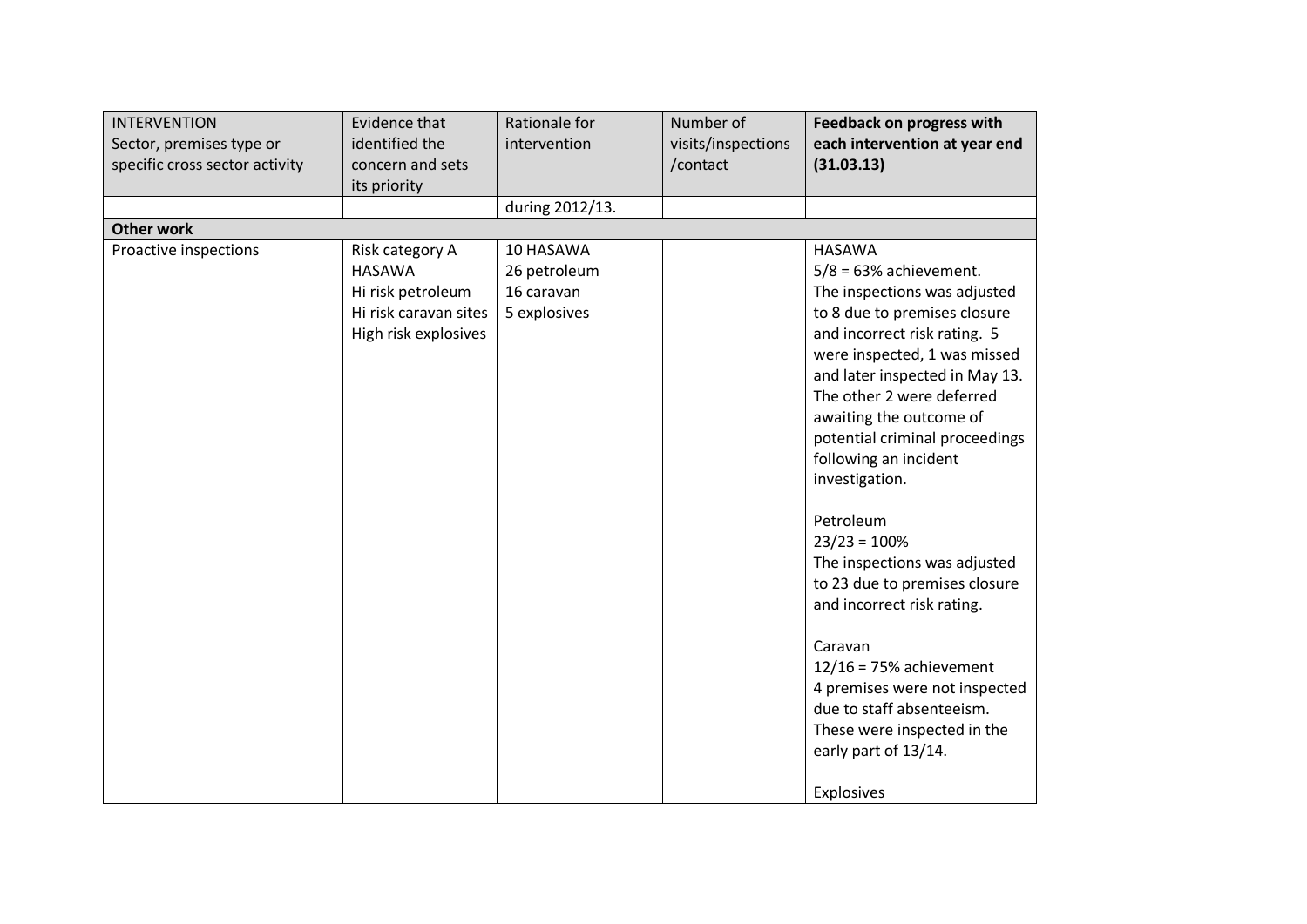| <b>INTERVENTION</b><br>Sector, premises type or<br>specific cross sector activity                                     | Evidence that<br>identified the<br>concern and sets<br>its priority                                                                                                                                                                                    | Rationale for<br>intervention                                                              | Number of<br>visits/inspections<br>/contact | <b>Feedback on progress with</b><br>each intervention at year end<br>(31.03.13)                                                                                                                                                                                                                                             |
|-----------------------------------------------------------------------------------------------------------------------|--------------------------------------------------------------------------------------------------------------------------------------------------------------------------------------------------------------------------------------------------------|--------------------------------------------------------------------------------------------|---------------------------------------------|-----------------------------------------------------------------------------------------------------------------------------------------------------------------------------------------------------------------------------------------------------------------------------------------------------------------------------|
|                                                                                                                       |                                                                                                                                                                                                                                                        |                                                                                            |                                             | 7 inspections                                                                                                                                                                                                                                                                                                               |
| New business advice visits<br>following:<br>New food registrations<br>Planning applications<br>Licensing applications | These premises are<br>desk top risk rated<br>and will either : -<br>receive an advisory<br>visit where a tailor<br>made guidance<br>pack will be issued<br>and discussed, or<br>A guidance pack<br>will be provided by<br>food officer or via<br>post. | Approximately 100<br>visits. 35<br>outstanding from<br>last year.                          |                                             | As new premises were<br>identified they were risk<br>assessed to determine if<br>premises would benefit from a<br>guidance pack or visit. 102<br>were tagged to receive a visit.<br>55/102 = 54% achieved.<br>Work is continuing to provide<br>small businesses with tailor<br>made advice at the business<br>set up stage. |
| Process and issue licences and<br>registrations and advisory visits<br>to new applicants.                             | Petroleum<br>Caravan and<br>camping<br>Poisons<br>explosives                                                                                                                                                                                           | X renewal<br>applications.<br>15 transfers (pet &<br>caravans) which<br>result in a visit. |                                             | The following numbers were<br>received:<br>41 Petroleum renewal/<br>New pet licence<br>4 Caravan transfer<br>3 New caravan licence<br>19 Poisons renewal<br>26 Explosives renewal                                                                                                                                           |
| Visits to investigate health and<br>safety related incidents                                                          | The team access<br>RIDDOR database<br>on a regular basis<br>to access notifiable<br>accidents.<br>Preliminary                                                                                                                                          | Approximately 10<br>investigations                                                         |                                             | 10 visits to investigate H&S<br>related incidents. 1 of these is<br>may lead to formal action.                                                                                                                                                                                                                              |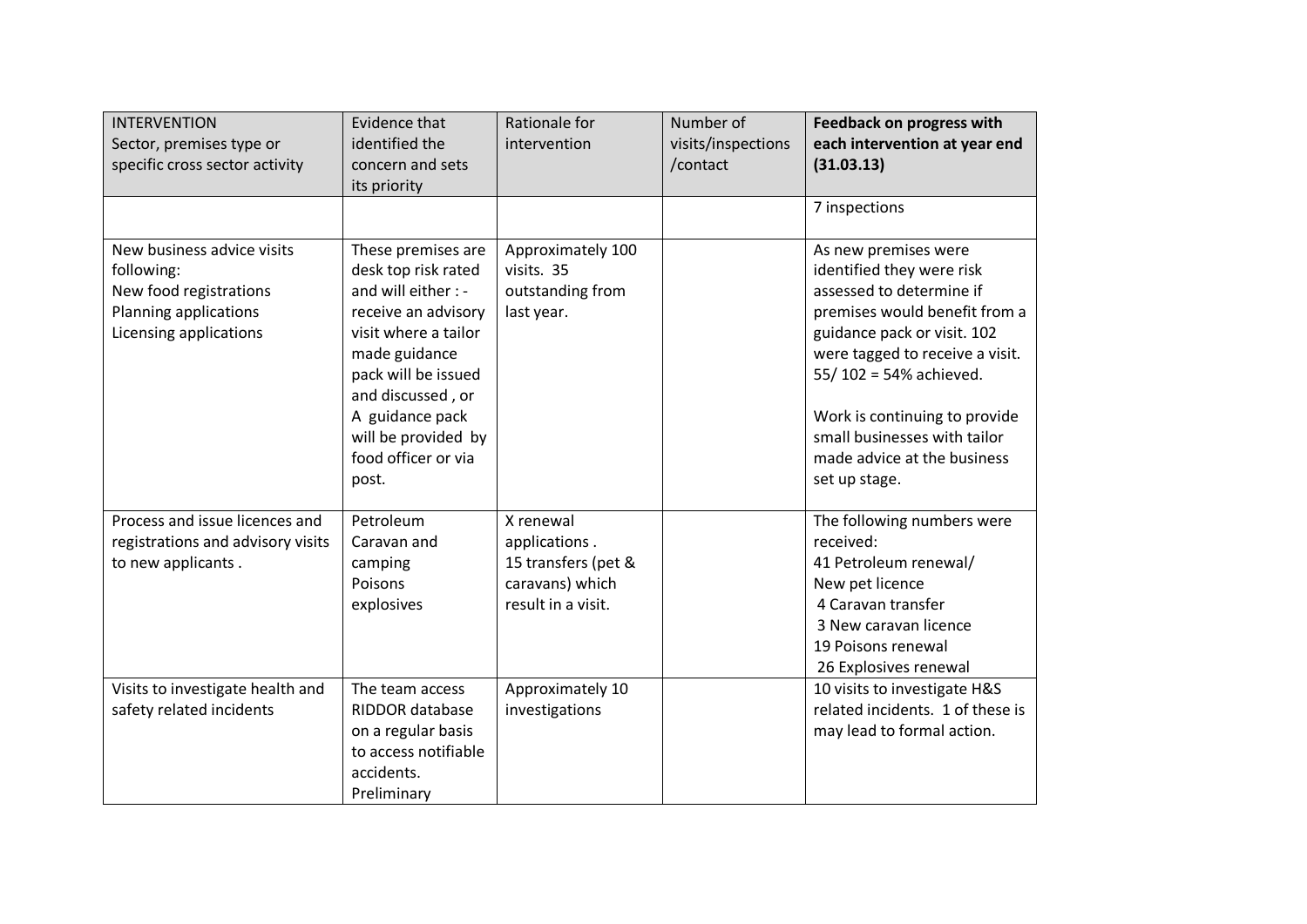| <b>INTERVENTION</b><br>Sector, premises type or<br>specific cross sector activity | Evidence that<br>identified the<br>concern and sets<br>its priority                                                                                                                                   | Rationale for<br>intervention | Number of<br>visits/inspections<br>/contact | <b>Feedback on progress with</b><br>each intervention at year end<br>(31.03.13) |
|-----------------------------------------------------------------------------------|-------------------------------------------------------------------------------------------------------------------------------------------------------------------------------------------------------|-------------------------------|---------------------------------------------|---------------------------------------------------------------------------------|
|                                                                                   | enquiries are made<br>and then the<br>incident is<br>individually<br>assessed against<br>the selection<br>criteria to<br>determine if<br>further<br>investigation is<br>required.                     |                               |                                             |                                                                                 |
| Visits to investigate health and<br>safety complaints                             | Complaints are<br>assessed against<br>the complaint<br>selection criteria to<br>determine the level<br>of response in each<br>case. This may<br>lead to a complaint<br>visit, letter or no<br>action. |                               |                                             | 19 visits to investigate H&S<br>complaints                                      |
| Visits following requests for<br>h&s service from businesses                      | A requests for<br>advice will be<br>followed up within<br>the specified<br>timescales.                                                                                                                |                               |                                             | 5 visits following requests for<br>H&S service from businesses.                 |
| Revisits following earlier<br>intervention                                        | Visits following an<br>earlier intervention                                                                                                                                                           | Anticipate 40 revisits        |                                             | 9 revisits following earlier<br>intervention                                    |